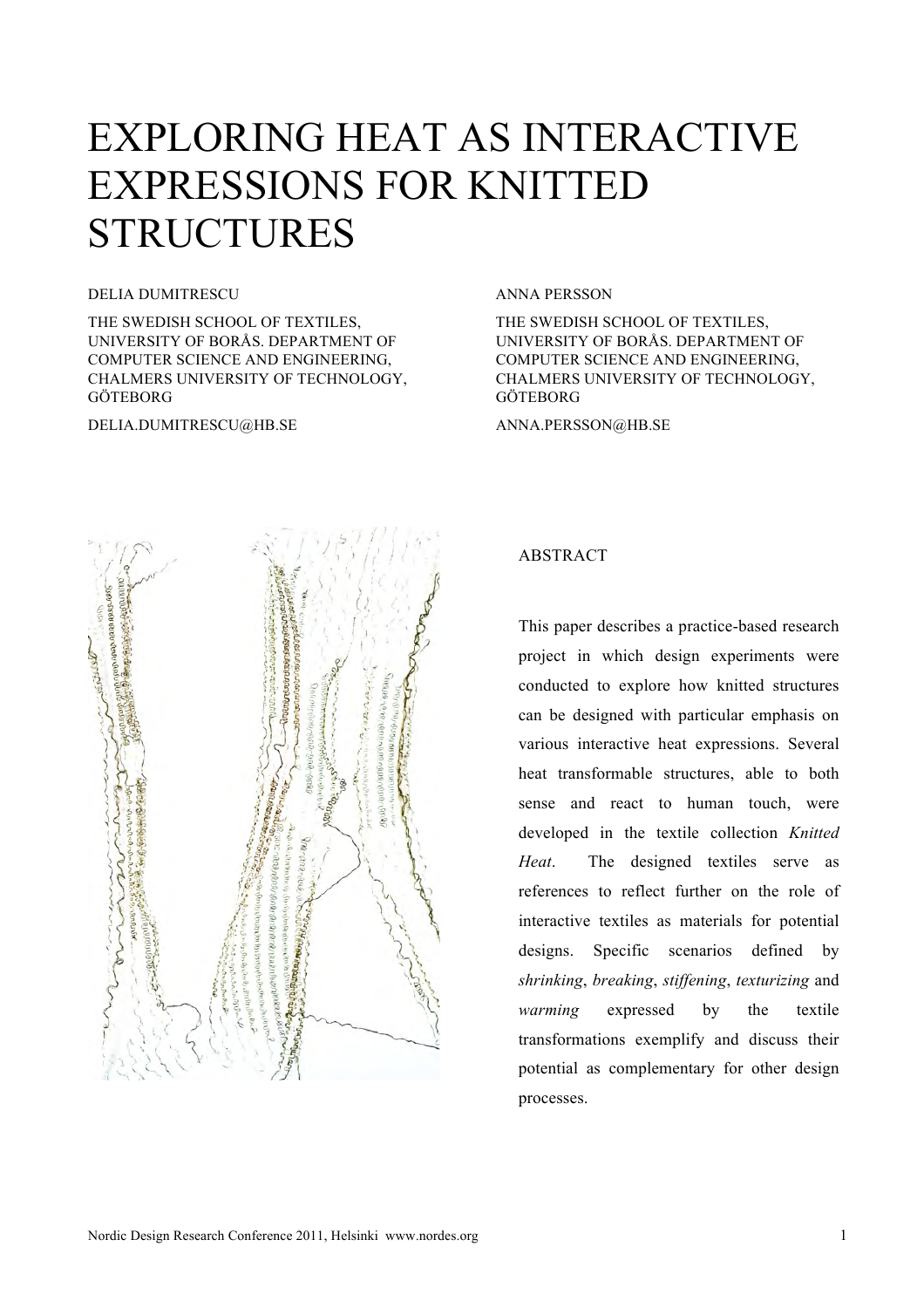## INTRODUCTION

The last few decades have shown an extreme development of the textile material as the area of interactive, or smart, textiles has influenced the fields of industrial design, architecture and of course, the textile industry (cf.[Berzowska and Coelho, 2005; Braddock Clarke and O´Mahoney, 2005; Colchester, 2007; McQuaid, 2005; Seymour, 2008; Ramsgaard Thomsen, 2007) etc). Compared to "non-interactive" textiles, the concept of smart textiles primarily describes textiles whose qualities have been enriched by technology. In this context, textiles can be defined as physical materials with transformable behaviors, the materials are "*augmented with the power of change and have the ability to perform or respond*" (Verbücken, 2003).

Due to technical developments within computer technology such as the miniaturization of electronic components, the possibility of integrating textiles and electronic components has been demonstrated through material research and development projects. As a sequel to the concept *Tangible bits* - the notion of seamlessly coupling the worlds of our physical environment with cyberspace (Ishii and Ullmer, 1997), soft material interfaces such as *Super Cilia Skin* (Raffle, et al., 2004), *Sprout I/O* (Coelho and Maes, 2008) and *Bosu* (Parker and Ishii, 2010) have been developed as alternatives to traditional screen-and-keyboard interfaces. By sensing and reacting to physical touch, these interfaces have a kinetic memory, are transformable and engage new sensibilities. Consequently, the interest to develop new design tools that help designers to relate virtual and physical media has emerged. Projects such as *Skin* (Saakes, Stappers, 2009), *Cabinet* (Keller et al., 2006) or *SandScape* (Ishii et al., 2004) open the interaction design field to novel creative processes.

The concept of smart textiles opens new discussions about the role of the material in the design process and the need for bridging various design disciplines. By introducing concepts such as interaction and transformation as essential features in textiles, the textile practice faces new challenges.

This paper describes *Knitted Heat*, a collection consisting of the previous projects *Touching Loops* (Dumitrescu and Persson, 2008) and *Designing with Heat* (Dumitrescu and Persson, 2009), with a particular emphasis on how interactivity can extend a textile's expressional properties as the use of conductive yarns in an advanced knitting design makes a textile become both sensitive and reactive to human touch. Knitted Heat explores possibilities to design for tactile and visual interaction as the textiles encourage a close and sensitive interaction with knitted textile material both by touching and sensing.

This project is made within the Smart Textile Design Lab at the Swedish School of Textiles and takes on an experimental approach in which design examples explore the aesthetics and emerging expressions of smart textiles rather than technical functionality (cf. [Redström et al. 2005; Worbin, 2010]).

## KNITTED HEAT

*Knitted Heat* is a collection of several design experiments in the form of interactive textile samples, and unites two experimental projects, *Touching Loops* and *Designing with Heat*. Both projects uniquely explore the integration of heat as the focal point of the surface design.

### TOUCHING LOOPS

In Touching Loops, heat is used to transform a textile surface's structure. The outcome is three different interactive textiles able to change structure both visually and tactilely. When one touches the textile by hand, the textile becomes hot and structure changes are made. The design examples show different kinds of structural changes in three different textile designs; *shrinkage, breakage and stiffening*. The following scenario refers to all three examples, with a difference in *how,* the structure is changing:

*I touch the textile with my hand and it reacts immediately by shrinking (Structure 1) by breaking (Structure 2) or by stiffening (Structure 3) since it is programmed to generate heat as soon as it senses the presence of my skin. The textile reacts in the same area as it is being touched upon. Once it has been touched, the heat is on for 15 seconds which is considered to be enough time to make the surface react in a way that is perceivable.*



Touching Loops: Structure 1 (Fig. 1 and Fig. 2)

The surface is designed as a combination of two different tactile patterns. Its texture is based on the mix of a plain knit with a ridge pattern. Fine rows of conductive yarns separate the areas of the textile surface sensing and transmitting the information as heat.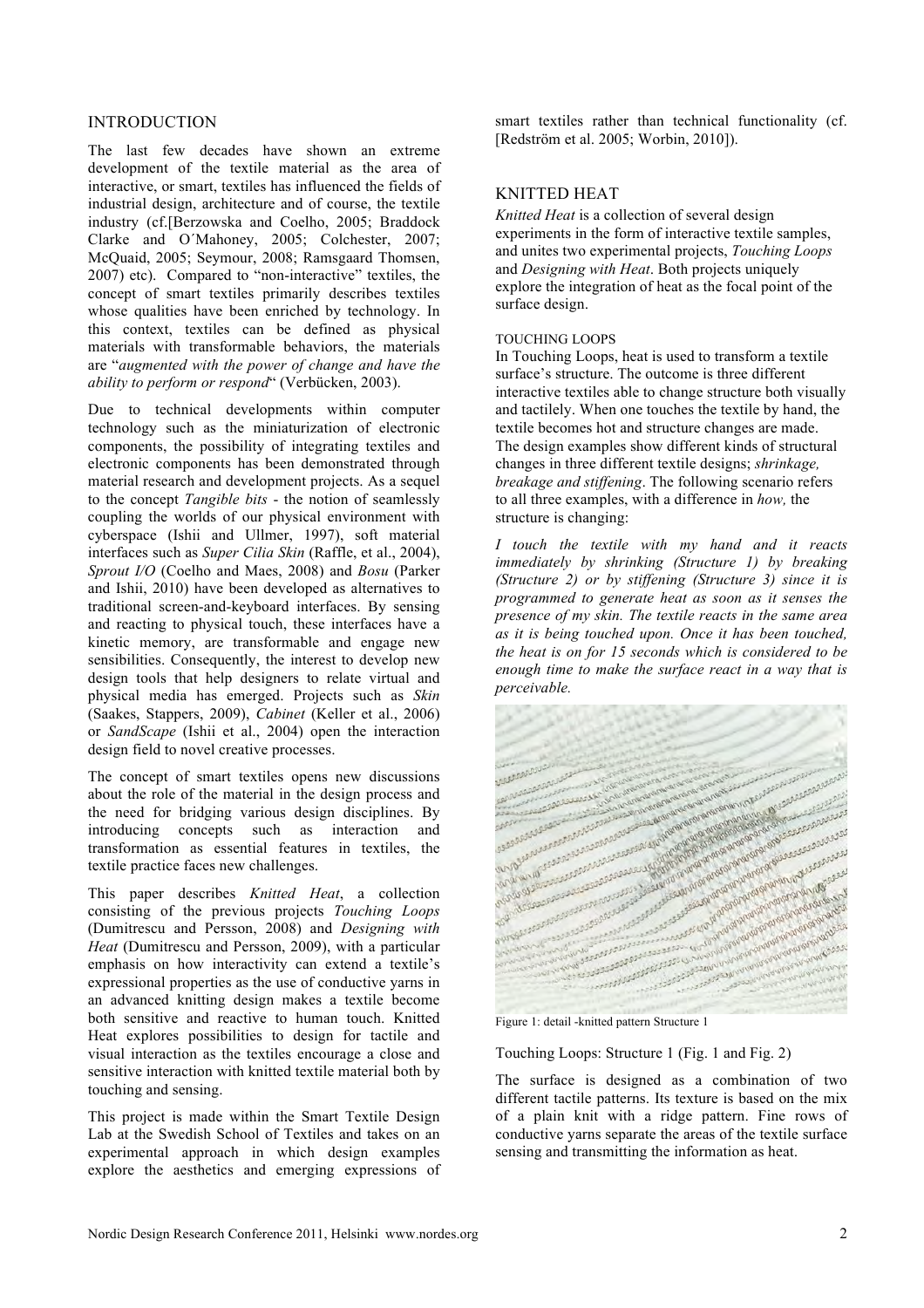When current is applied**,** the knitted patterns change size by *shrinking* in relation to the amount of heat and the surface area where heat appears.



Figure 2: detail -structure transformation Structure 1



Figure 3: detail -knitted pattern Structure 2



Figure 4: detail -structure transformation Structure 2

Touching Loops: Structure 2 (Fig. 3 and Fig. 4)

Rows of ridge patterns are interlaced on the surface design building its texture as a structural frame. In this case, the surface does not change texturally, as it did in the previous design experiment. Instead, applying heat through the conductive yarns on the material's ridges produces a transformation in the surface from soft to hard- by *stiffening* specific areas.



Figure 5: detail -knitted pattern Structure 3

Touching Loops: Structure 3 (see Fig. 5 and Fig. 6)

The pattern uses a Jaquard 2X2 net technique. The rows of Jaquard are separated in a computer program to control the placement and size of the breaks in the material. When exposed to heat, the transformable yarns melt, leaving the loops of conductive yarns. The rows of conductive yarns sustain the shape of the loops transforming the textural effect of the surface from a two dimensional to a three dimensional pattern by *breaking*.



Figure 6: detail -structure transformation Structure 3

DESIGNING WITH HEAT Designing with Heat consists of two design examples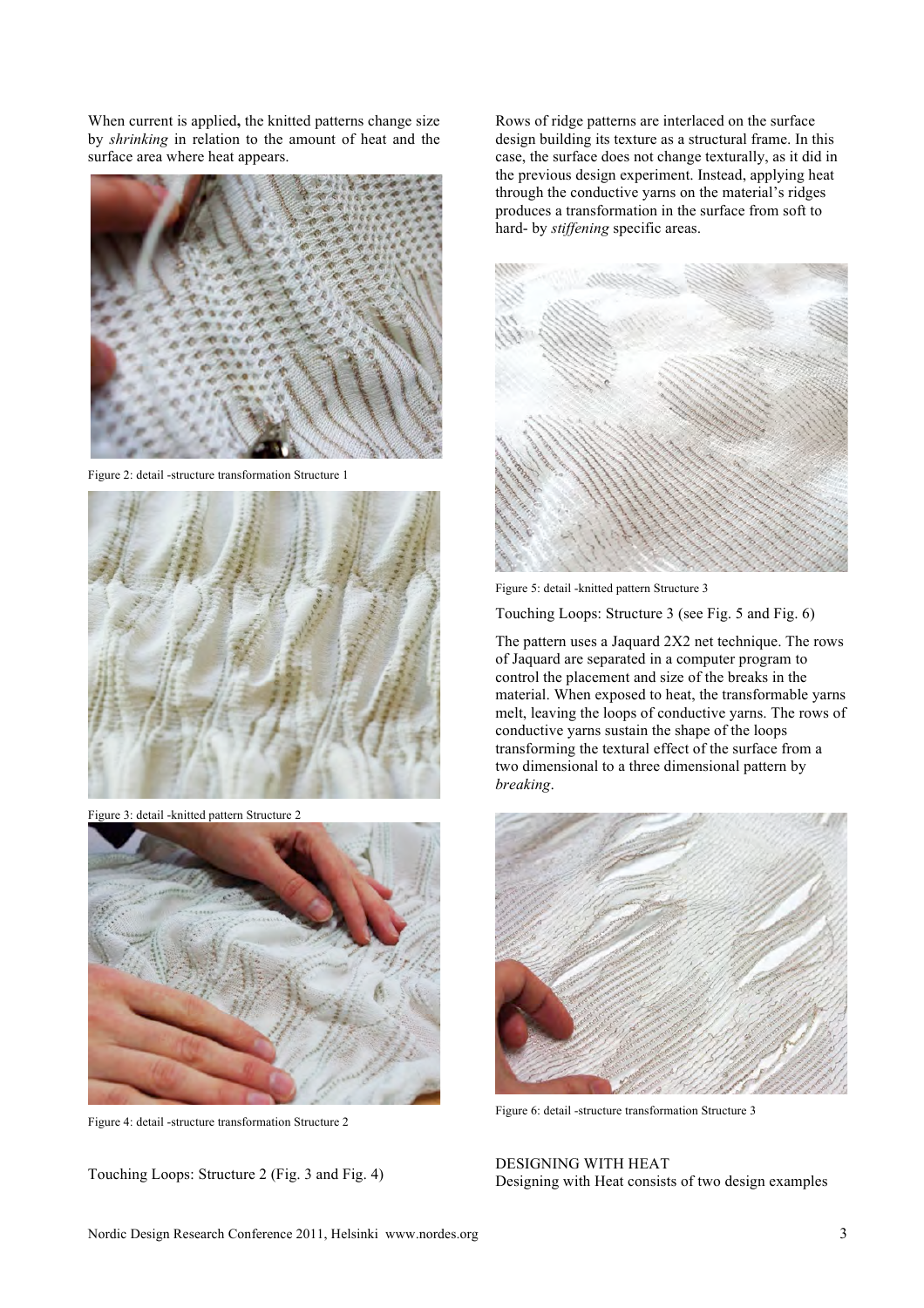developed with a focus on heat changing properties. When someone touches the textiles with their hand, the surface becomes hot in a comforting way. The textiles show two different kinds of heat design, where temperature changes produce two types of tactile patterns.



Figure 7: shaping by heat various knitted pattern in Structure 4

Designing with Heat: Structure 4 (Fig. 7 and Fig 8)

This structure uses the same principles as the first design experiment but implements a different pattern design. The knitting technique in this design experiment is based on yarn inlays. The conductive yarn is inlayed in patterns instead of being knitted into the structure. Consequently, having less points of contact in between the conductive yarn and the shrinking yarn, produces a larger range of transformations in the surface design when heated. The effect appears both in shape and in size of the patterns by *texturizing*.



Figure 8: close up -structure transformation Structure 4 *I touch the textile with my hand and it reacts by changing texture since it is programmed to generate* 

*heat as soon as it senses the presence of my skin. The textile reacts in the same area that it is being touched. Once it has been touched, the heat is on for 10 seconds which is considered to be enough time to make the surface react in a way that is perceivable.* 

Designing with Heat: Structure 5 (Fig. 9 and Fig. 10)



Figure 9: detail -knitted pattern Structure 5

The conductive yarns are partially knitted to form threedimensional geometric shapes creating the texture of the surface. The conductive texture changes temperature. According to which area heat is activated and the planned time sequence of the change; new heat patterns can be created as a second layer of the surface by warming the hands.



Figure 10: detail -structure transformation Structure 5

*I put the palm of my hand on the textile surface and the textile reacts by becoming warm. The textile becomes heated in six different areas and the heat moves around to warm my hand. The textile senses the location of my hand, and heat is generated in areas around that spot.*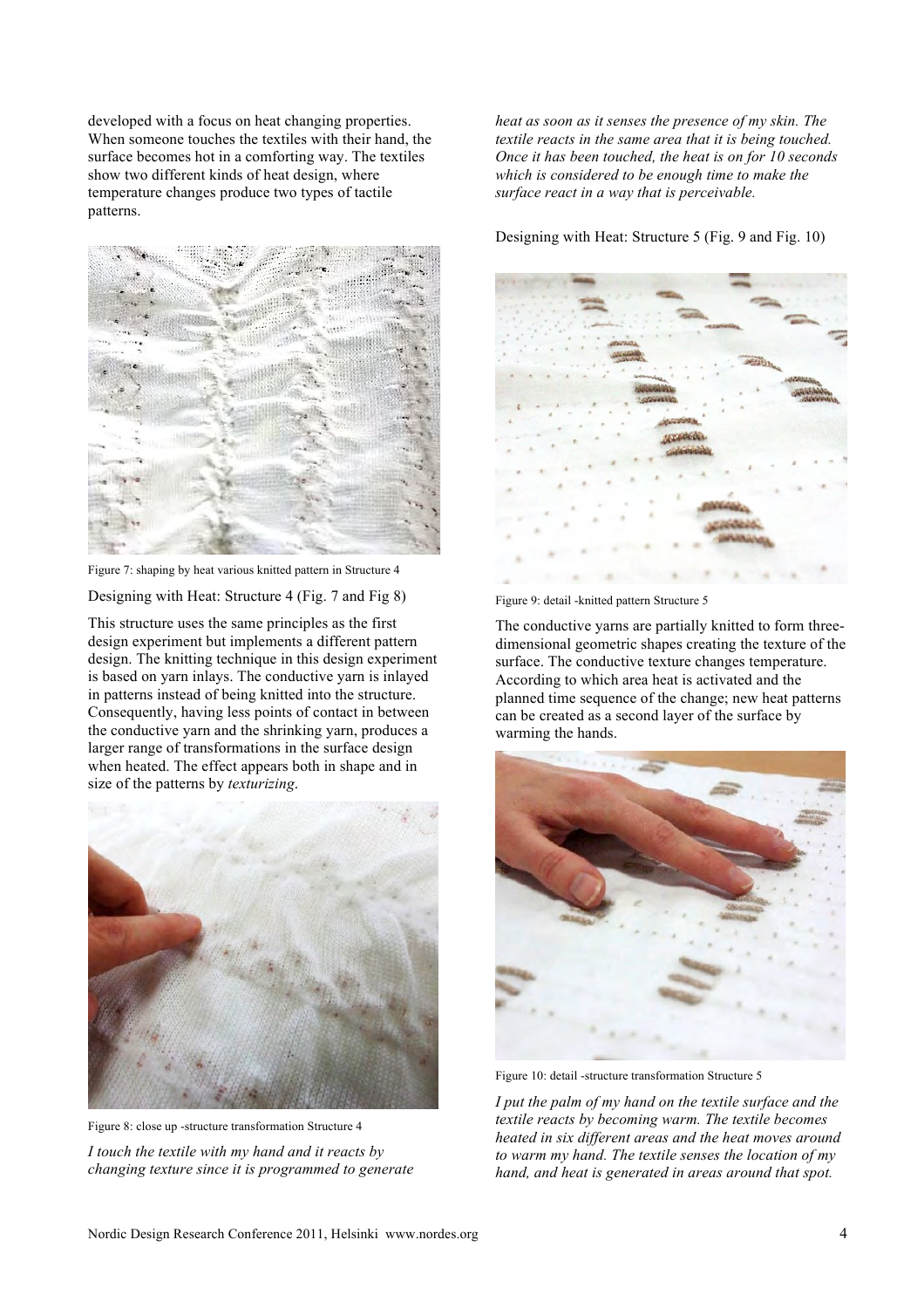*The textile reacts kind of slow and once it has been touched, the heat is on for 5 seconds in each heating area. This keeps the heating areas from cooling down as long as my hand is still touching the textile.* 

## KNITTED HEAT

In Knitted Heat, we talk about knitting in terms of structure and texture where both elements are expressed by aesthetic and tactile qualities of the knitted surface. The experimental projects resulted in the creation of various interactive knitted patterns where the design variables of the basic knitted surfaces were enriched by computation. The design of transformations in the surface and the interaction with the surface are relating in the subtle changes that appear as material design. The knitted surfaces in Designing with Heat and Touching Loops are complex textile constructions capable of embedding various layers of information, as they are able to both sense and react.

Heat is integrated into the textiles as a means to shape new patterns or to produce changes in the surface structure. The relationship between the amount of heat and the exposure time in the conductive yarns is the key factor in shaping the material design.

Various expressions of transformation are explored in the design of knitted surfaces. Each of the examples of textile surfaces represents a specific relationship between structural pattern and the placement of conductive and transformable yarns. The patterns, the texture and the shape of the textile surfaces are designed to allow further transformation of the knitted structures. According to the type of pattern used, the type of transformable yarn, the placement of the conductive yarn on the surface and the time settings in the computer program each of the structures allows for various states of transformation.

## **KNITTED HEAT AS DESIGN MATERIAL**

Knitted Heat aims to advance upon new dialogues in the design process between designers and interactive textiles as material for design. That is to initiate a space where the textiles function as a meeting point between the virtual and physical design prototyping spaces. In Knitted Heat, the experiments by design combine the concreteness of the textile material with computation to create different types and scales of expression of physical and visual transformation- by *breaking*, *stiffening, shrinking, texturizing or warmin*g.

The expressions of heat transformation represent flexible relations in the textile surface relative to pattern, texture or shape leaving the knitted surface open for further change when placed as a material for various design processes. Accordingly, the examples are not an end design product; the result is a collection of knitted textiles whose changing behavior can be used as an open platform for surface explorations in knitted design.

Expressions of *shrinking*, *breaking*, s*tiffening*, *texturizing* or *warming* can be further enriched when the knitted textiles are supposed to be related to various products or scales of design. Therefore Knitted Heat opens the design parameters of the textile surface design**,** such as shape/texture/pattern**,** bridging shape to material exploration in one process.

The experiments show potential ways of exploring the relationship between surface/shape, pattern/shape, tactile/visual etc. in initial stages of the design process through the direct manipulation of the material when the scale of prototyping is the real world scale (that of the knitted material). In this context, Knitted Heat can be described as an expressive prototyping tool presented in real world scale.

#### *re-texturizing*

Structure 4 is an open knitted design that when placed in a 3D modeling context, allows the designer to play with the placement or scale of the pattern on the desired shape of the garment or object (Fig. 11). Through tactile interaction Structure 4 is able to express various types of patterns- opening possibilities for multiple relations in between its texture and form.



Figure 11: exploring pattern placement by physical manipulation of Structure 4.

On the right side, Structure 4 is a plain knitted surface. The conductive yarns are placed in fine layers on the wrong side to produce a transformation on the plain knitted side via heat. Depending on the location of touch and how the fingers are placed on the material the conductive yarn creates various types of tactile patterns on the right side of the material.

#### *re-shaping*

The knitted surface as in Structure 2 is shaped by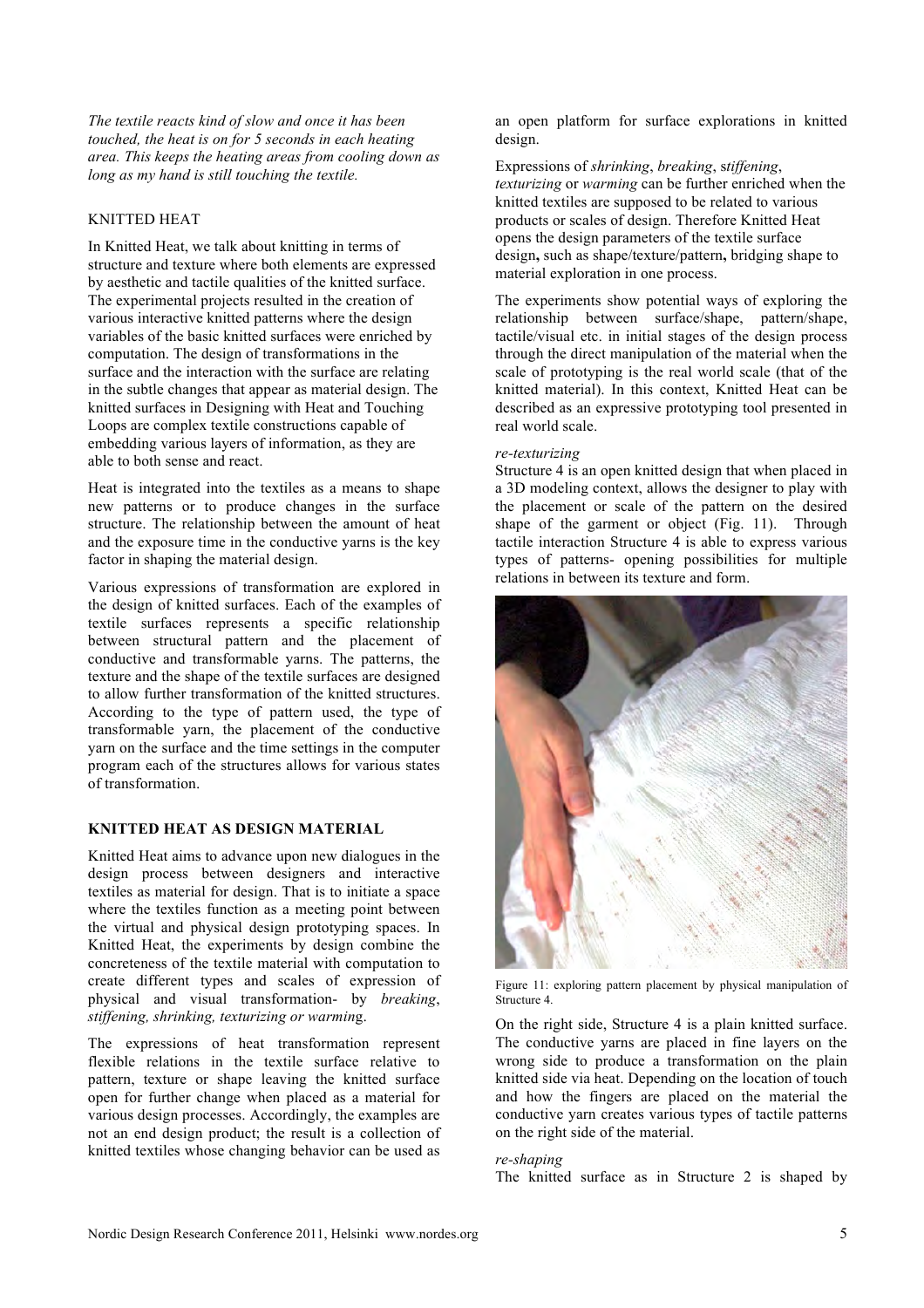physical manipulation (Fig. 12). In this context, the physical manipulation of the surface and its transformation generates new relationships in between designing form using textiles and exploring the surface knitted materiality.



Figure 12: exploring surface shaping by physical manipulation

Due to heat and tactile interaction, the soft textile surfaces can change properties by stiffening. According to which conductive lines are pressed and how much the hands are pressing the material and on which areas, its surface can be three dimensionally shaped by varying its softness. The textile material in this example is seen as a means to transform a soft surface into hard shape and to explore them simultaneously by physical manipulation of the material.

#### *re-scaling*

Relating the experiments with heat patterns to larger scales of design, such as architectural design, various relations based on the relation between visual and tactile patterns can be created. The experiments with heat patterns expose the potential for new tactile expressions in space design. The textile surface in Structure 5 has a static visual pattern that relates to the dimension of space. The heat pattern is activated only in the near field when the textile surface is touched (Fig. 13).



Figure 13: Near-field scenario - exploring textiles as tactile expressions in architectural space, Structure 5



Figure 9: field scenario- exploring textiles as visual expressions in architectural space

New dynamic relationships in between textile scale and space design can be envisioned, where different scales of expression interact on one surface starting from the near field of the textile structure up to space. In this case the interactive tactile surfaces can complement the digital tools of prototyping by material exploration at real world scale, bridging new relationships between CAD applications and the concreteness of textile materiality.

By questioning the relation between human interaction and surface exploration in the design process of form making, Knitted Heat presents multidimensional forms that can be further transformed by the designer in form, texture, interaction, etc... This offers a new perspective in the context of interactive materials, providing open expressional tools for further designs, since textiles act as materials by and for design. The examples indicate various ways of exploring the surface's textural effects at different scales in the initial stages of prototyping, while retaining the textile as reference dimension.

The role of an interactive material for design, in this context, is to integrate various design processes leaving certain aspects open-ended for further experimentation with the textile texture.

By proposing alternatives to shaping, texturizing and scaling we aim to question the textile role in the design process for various fields and engage new dialogues where the textile and interaction can materialize design thinking. Consequently, the textile becomes both a tool and a material for design blurring clear distinctions in between material *by* design and *for* design; where the basic variables of design bridge various steps in the design process from material "*fabrication, application and appreciation*"(Doordan, 2003).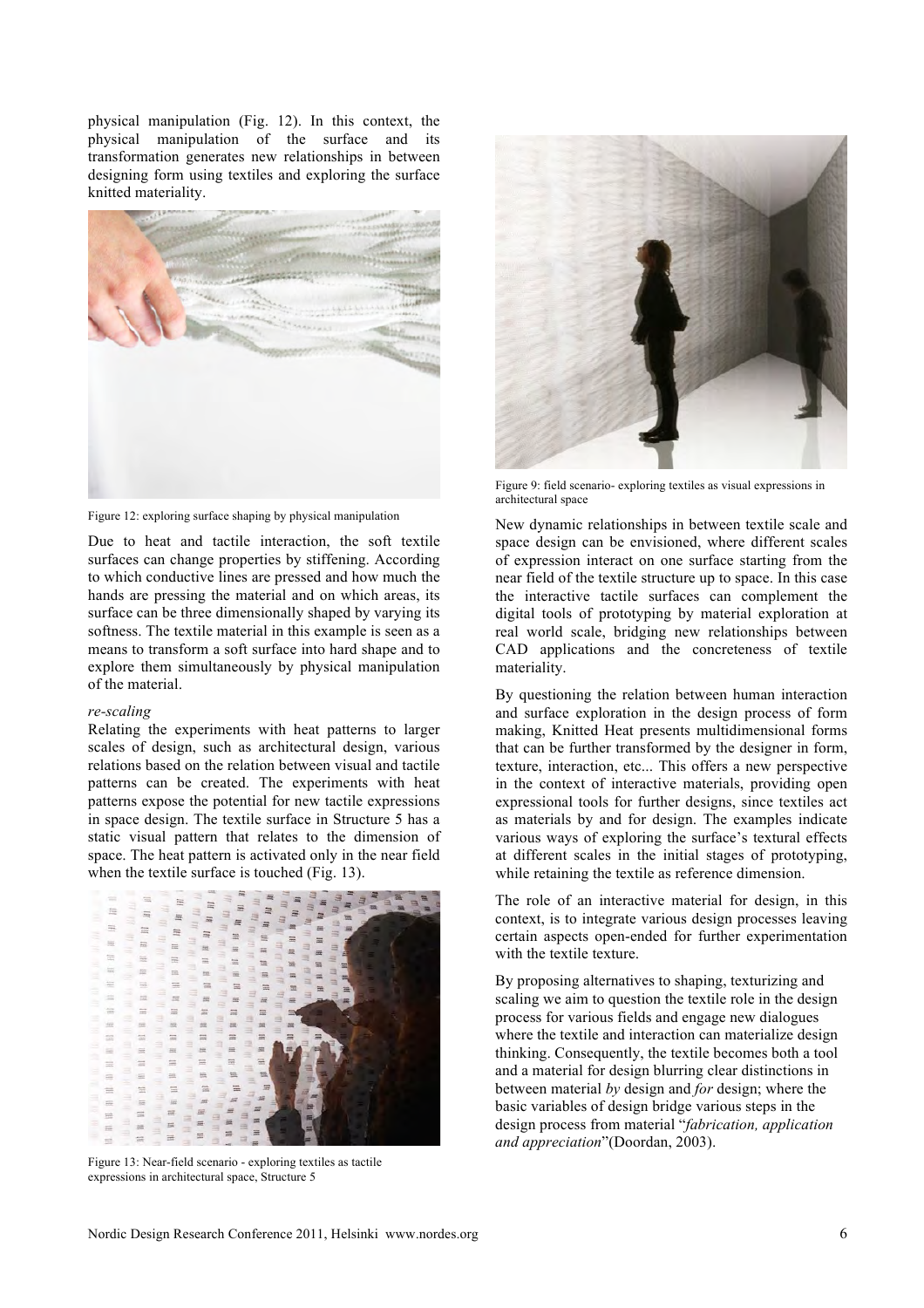## DESIGNING WITH INTERACTIVE TEXTILE EXPRESSIONS

Adding sensing and reacting properties to a textile extends its expressive possibilities and brings new challenges to the area of textile design. The relation between the textile material and the interaction can be seen as interactive textile expressions. A textile's interactive expressions should be seen or experienced in a textile over a period of time; they are both spatial and temporal in their nature (cf. [Hallnäs and Redström, 2006, 2008]). For example, examples of interactive textile expressions in the Knitted Heat collection are those of shrinkage, breakage and stiffening. The collection also shows examples of expressions that are purely tactile and in the form of temperature changes (as heat).

The two collections were designed with a focus on their interactive expressions, and are meant to exemplify ways of designing with these materials. They are meant to show the potential of how to reflect upon and understand the expressional tools these kinds of constructions and materials provide. This is made by both envisioning *specific* designs but also by opening up the design process to create new designs that use the same interactive expressions with another scenario.

A specific design example exemplifies *one* way of interacting with the textiles (as an example, see Structure 3). The scenario described is simple. Still, multiple choices have been made when designing this specific interactive expression. In this way, the design examples allow for further designs with the same materials (Fig. 15):

*The specific example breaks in one area. The breakage occurs after I touch the textile, and is sustained for 15 seconds. The resulting expression is clear.*



Figure 15: interaction scenario- breaking patterns in Structure 3

For further design, we can ask ourselves:

When touching the textile, *where* should it break

- On several areas or one area
- On the opposite side from where I touch or on the same spot
- As a whole stripe or as a part of a stripe
- Etc.

When touching the textile, *how* should it break

- Fast or slow
- In a subtle or clear way
- In a small or big area
- Etc.

When touching the textile, *when* should it break

- Directly or with a delay
- Once, or as a chain reaction
- As long as I touch it or within a range of time
- Etc.

All issues above are part of an interactive textile design and cannot be ignored. While issues considering *how* and *where* the textile should break are closely related to the material design, issues considering *when* to break are more related to the design of the computer program. The material design (the textile design, choice of yarns, electronic design etc.) and the design of the computer program function together and cannot be overlooked.

## INTERACTIVE TEXTILES BY/FOR DESIGN

Through our design explorations, we were able to define knitted expressions for surface transformation on *shrinking, breaking, stiffening, texturizing and warming*  when textile and interaction design form a common ground.

Describing design scenarios relating human interaction to surface exploration in the design process of form making, or extending the textural expressional registers of architectural space design with tactile patterns, we aimed to initiate new questions on textile materiality when placing Knitted Heat in the context of materials for design.

The design scenarios illustrate potentialities in a design space where the textile material is placed as a generative tool for new processes and expressions; a potential design space where textile materiality give computation a tangible dimension in the design process. Therefore the concept of interactive textiles for design uses the effects of heat as a prototyping method for object shaping or as a medium for interaction in the architectural space.